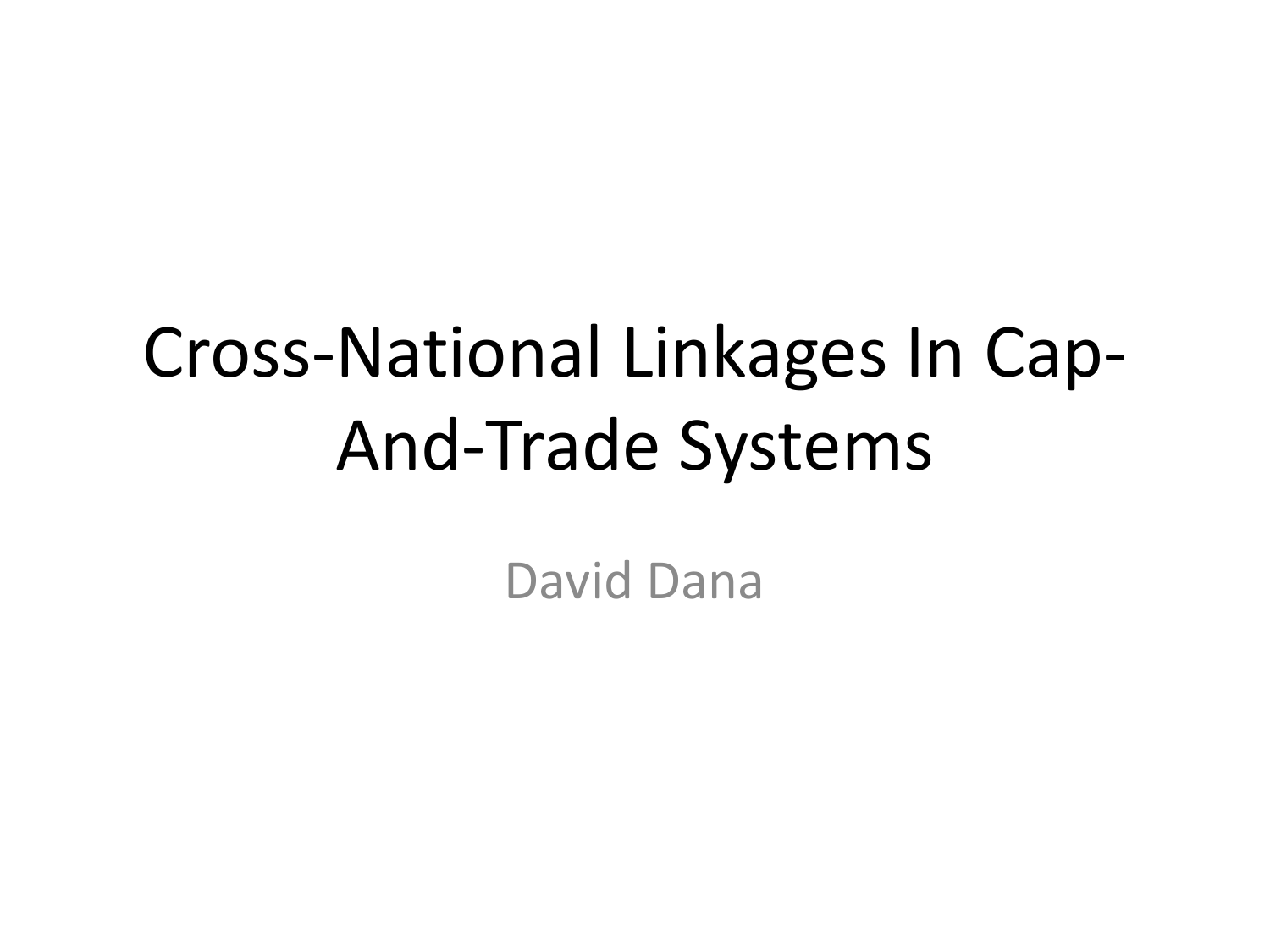# Linkage(s)

- California is undertaking a linkage with Quebec in its carbon cap-and-trade market
- In works for years, just beginning formally
- Future linkages are possible, according to CARB
- The EU ETS is planning linkage with Australia, looking forward to more (although the political situation in Australia could destabilize this)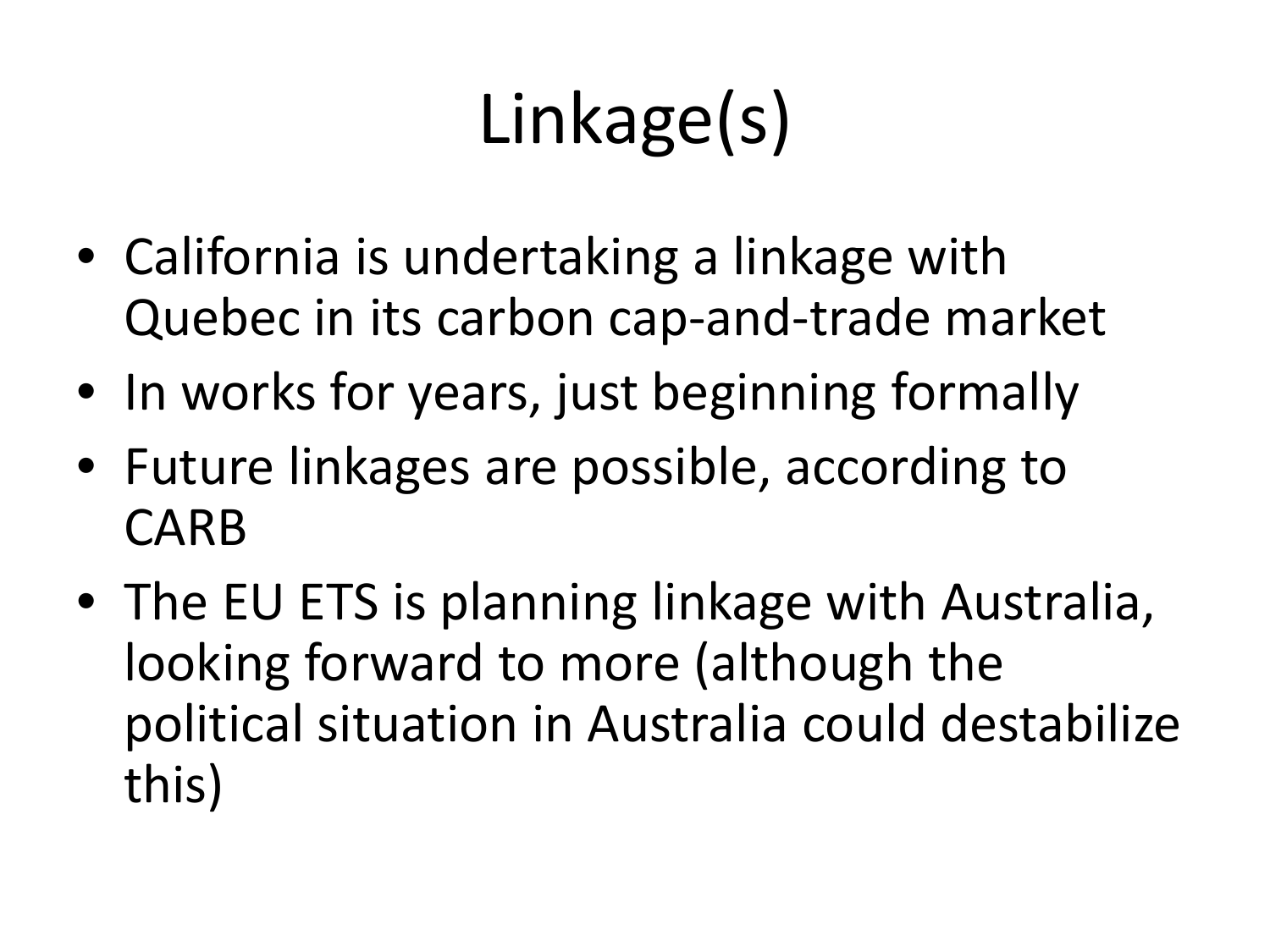### The Benefits of Linkages

- "The EU expects the international carbon market to develop through 'bottom-up' linking of compatible emission trading systems. Linking enables participants in one system to use units from a linked system for compliance purposes." EU Commission.
- May be more plausible means of achieving de facto international agreement
- Lowers costs, increases liquidity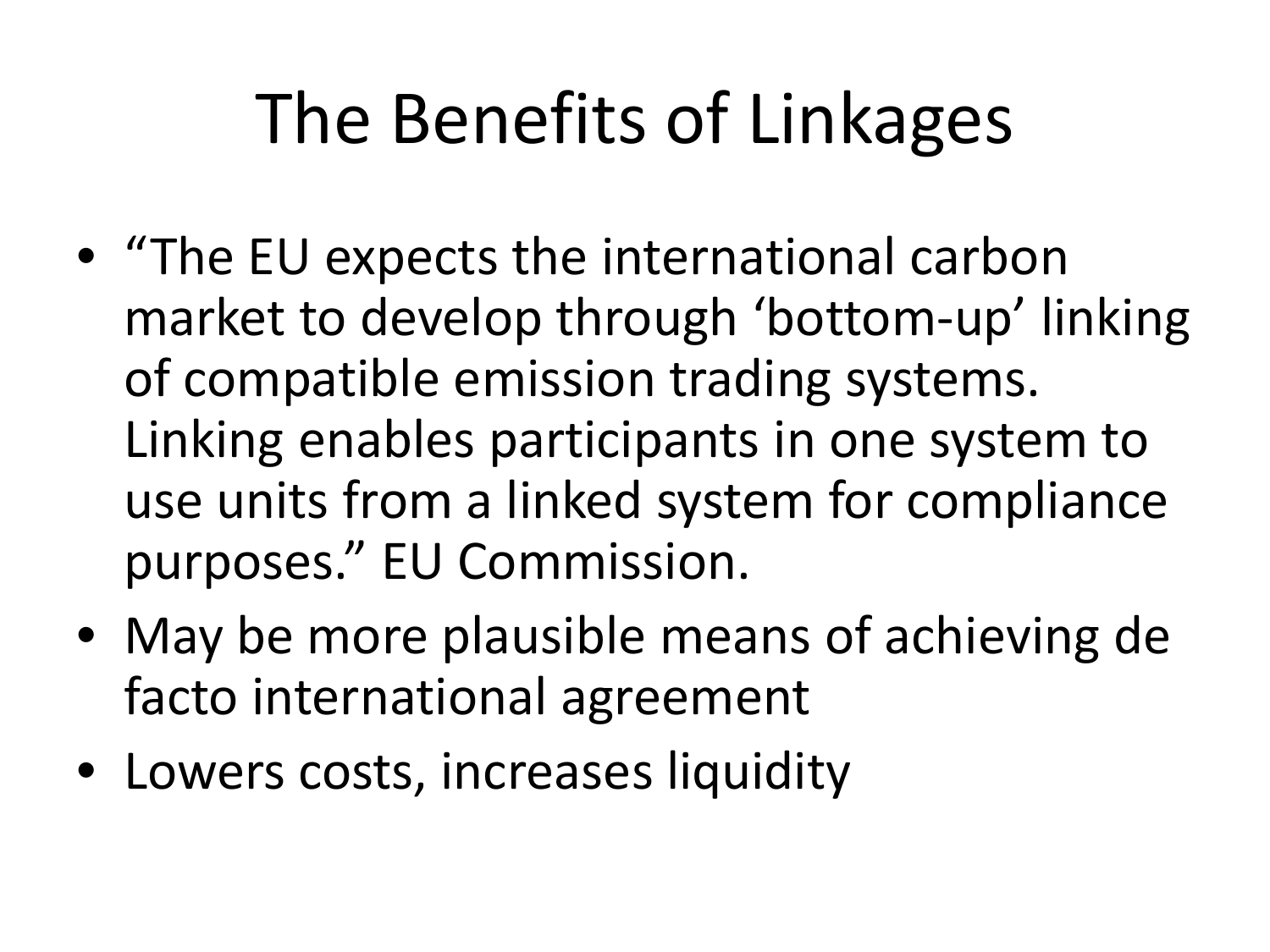# Typology Of Linkages

- Sub-national state with Sub-national State: e.g. if Oregon or Washington developed a cap and trade and California lined to it, RGGI
- Nation State with Nation State: EU member(s) with other members, EU with Australia
- Sub-national state with Nation State: no example right now
- Sub-national state with Sub-national state: California-Quebec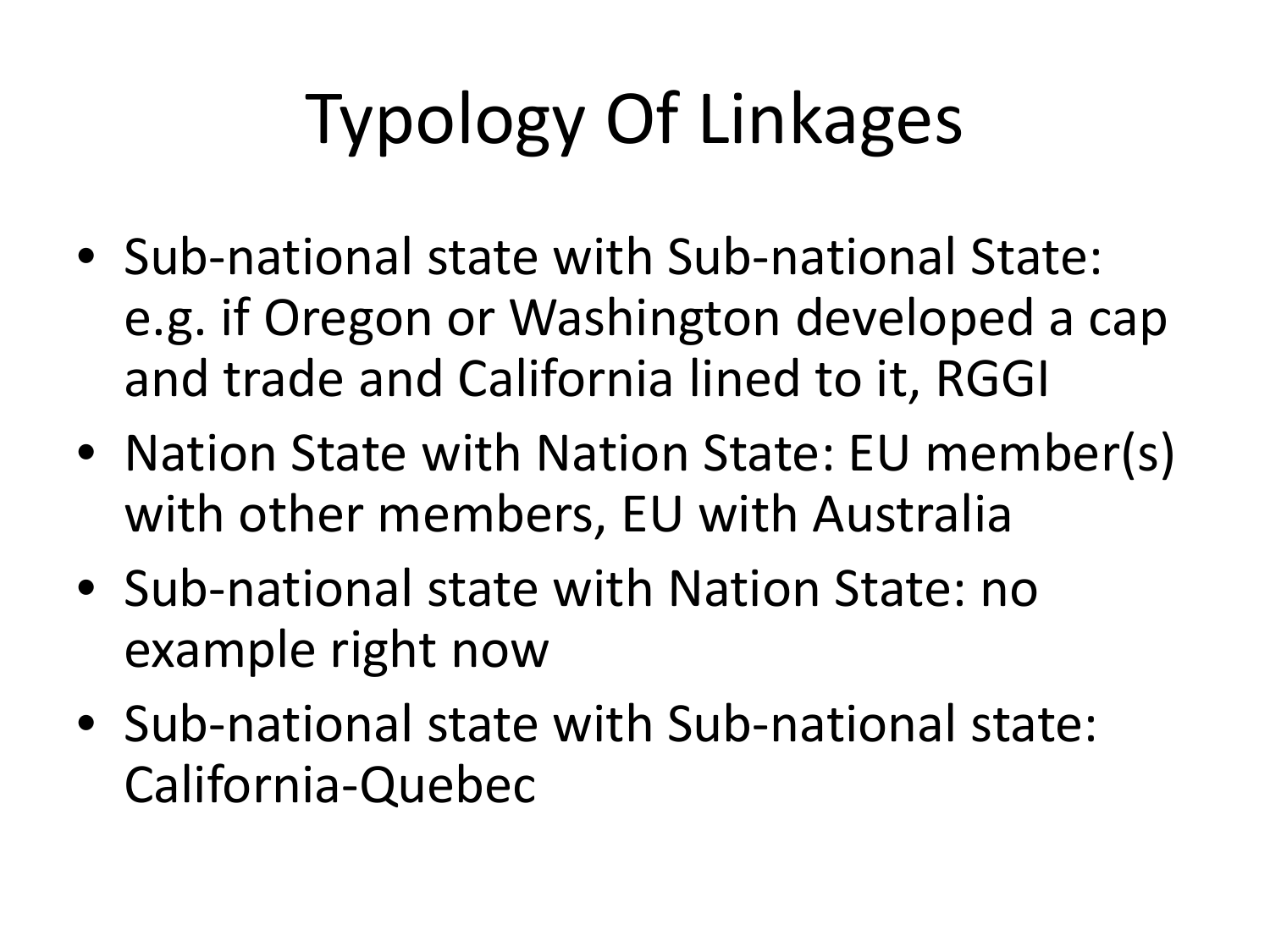### Sub-national with Sub-national Linkages

- Raise questions of national authority and sovereignty and whether the linkage interferes with the autonomy/policy choices of the national government
- Possibility that sub-national linkage could be deemed to violate national law as to intrusive on national authority
- Possibility could make linkage less effective if it discourages investments based on linkage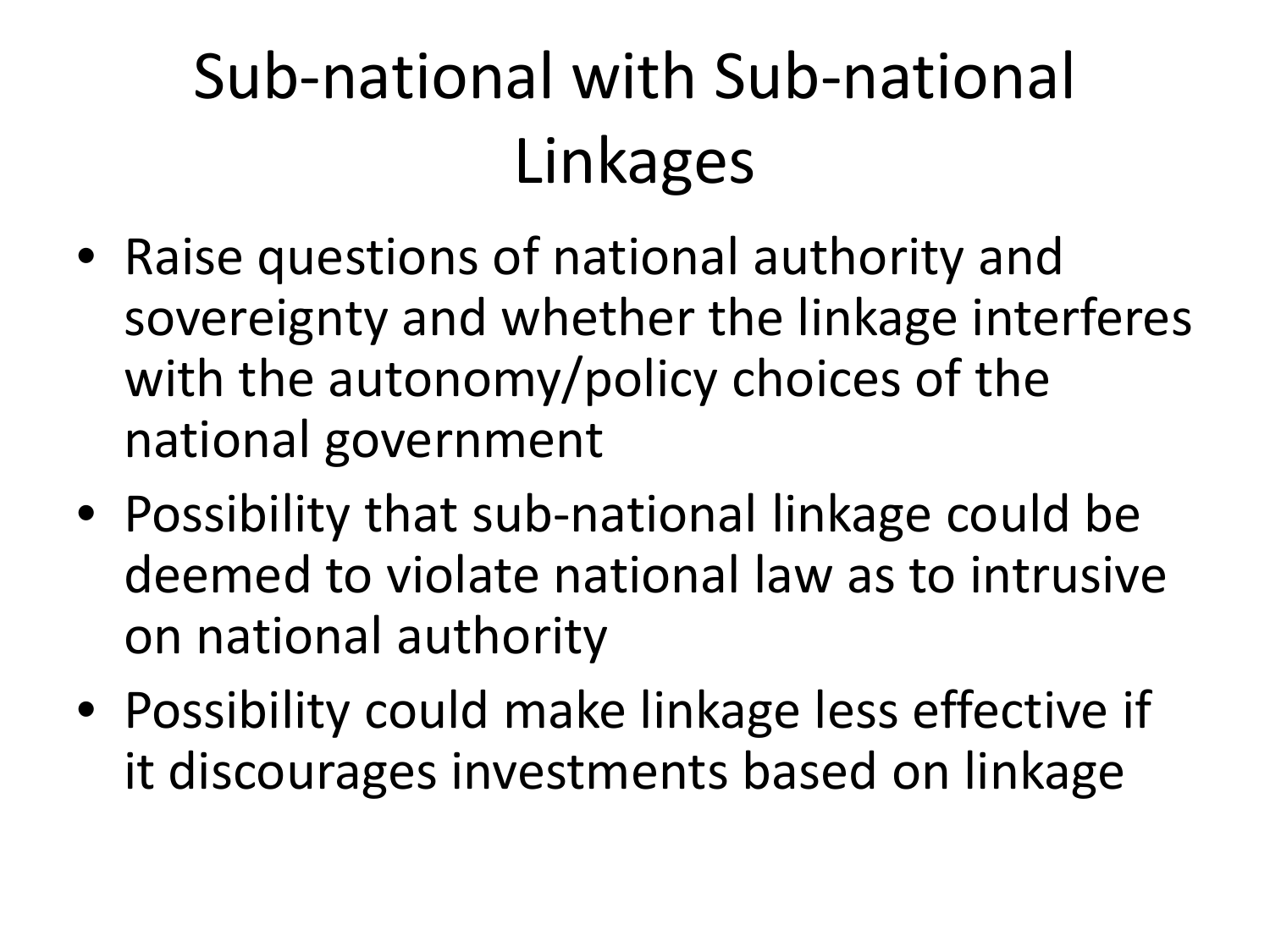### Sub-national with Sub-national Linkages

- Other possibility: Sub-national state linkage will be less effective because it must be structured so as no to violate authority or intrude upon sphere of Nation State
- More effective the harmonization across jurisdictions, and more effective compliance and enforcement across jurisdictions, greater the possibility is that the linkage will be deemed an intrusion on the national sphere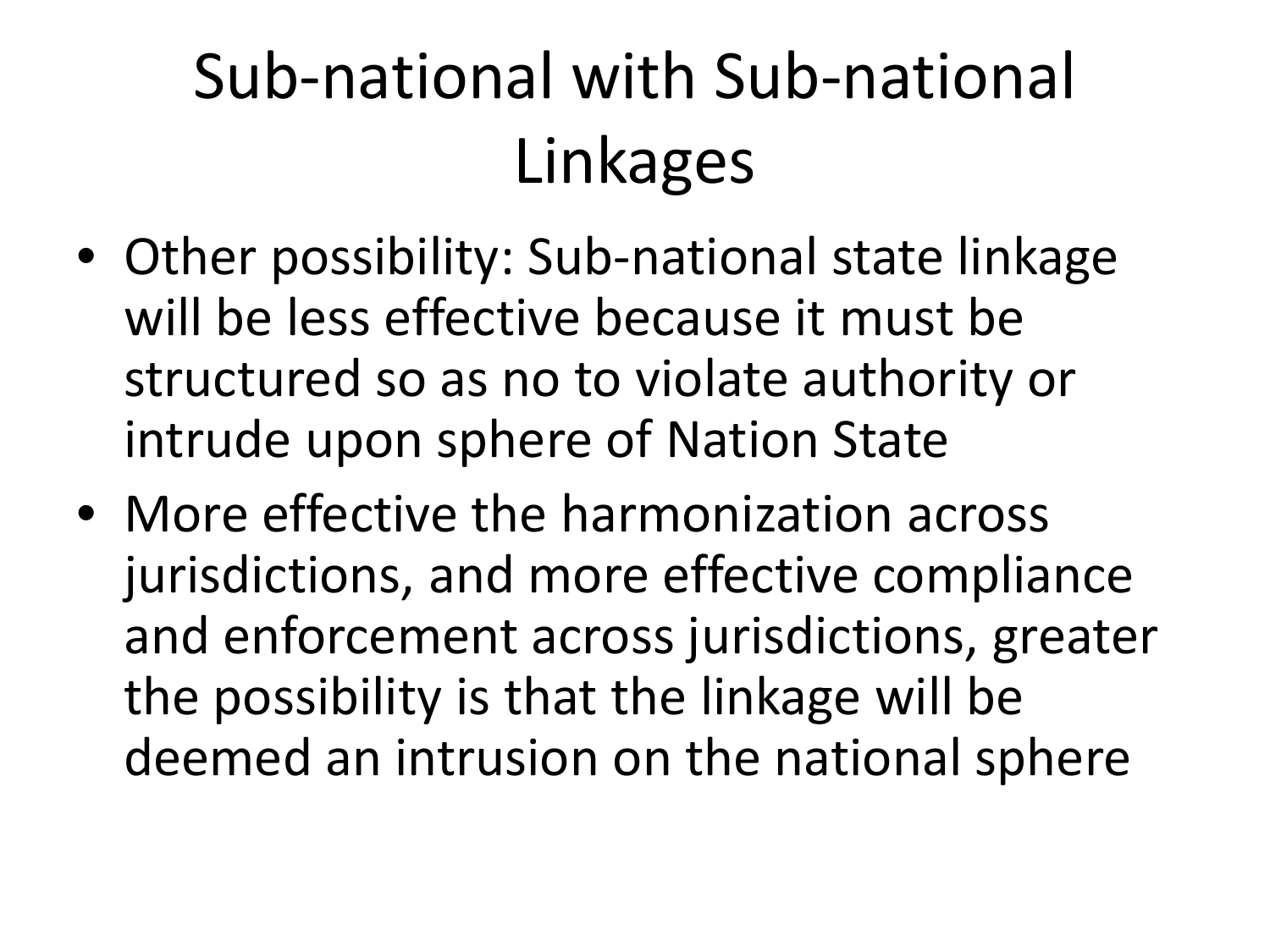## US legal context

- Building block is Supremacy Clause
- Congress has preemptive rights over state initiatives
- Executive Branch too, even if not acting with Congress necessarily
- Although Executive's ability to claim preemptive rights may be limited by Congressional action/statute, Mass v. EPA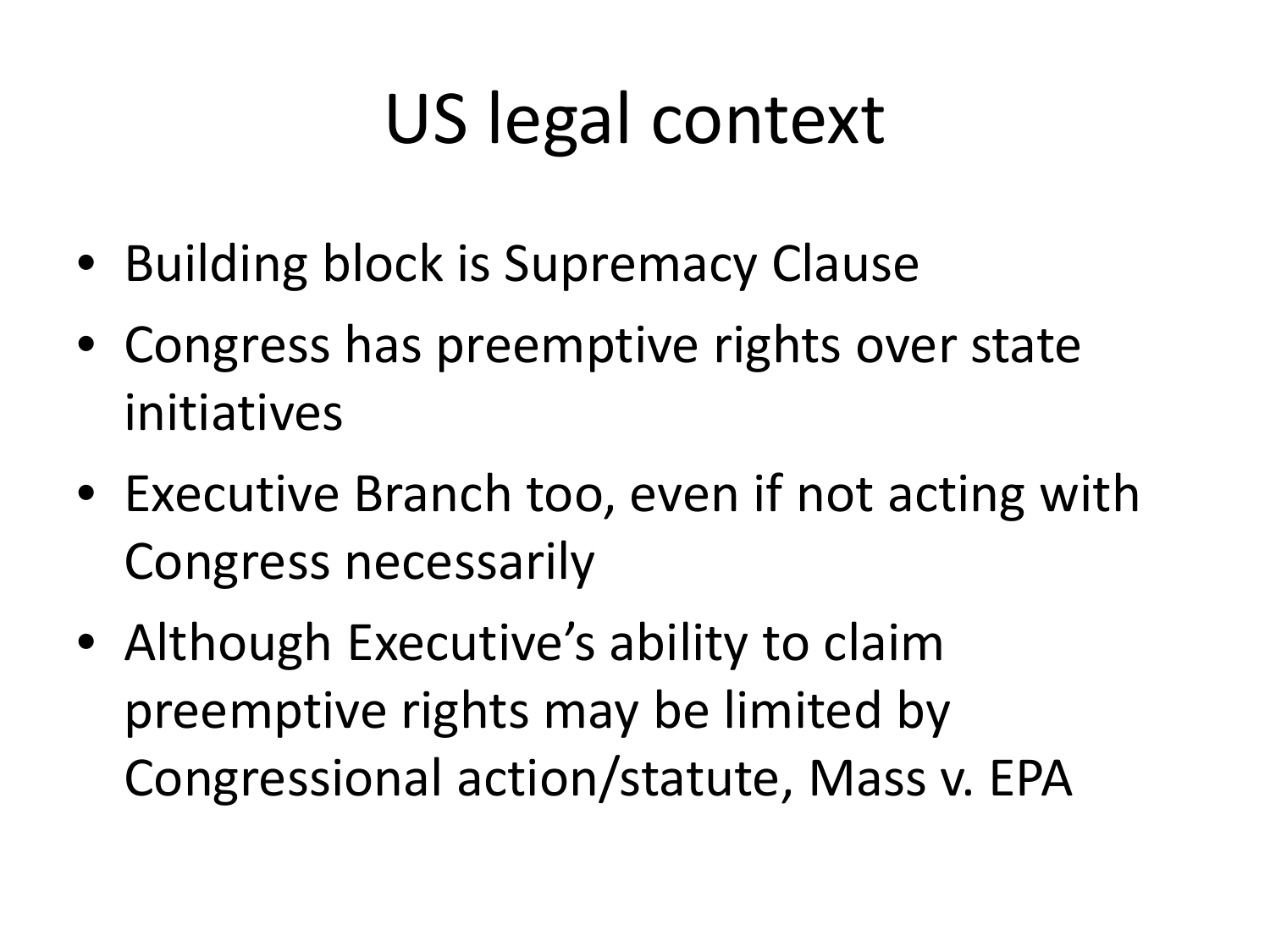#### Murkier Legal Context Than Domestic

- Restrictions and Linkages among or between states also raise legal issues but
- More Supreme Court case law
- More lower court case law
- Very few and even then opaque precedents regarding restrictions or linkages across national borders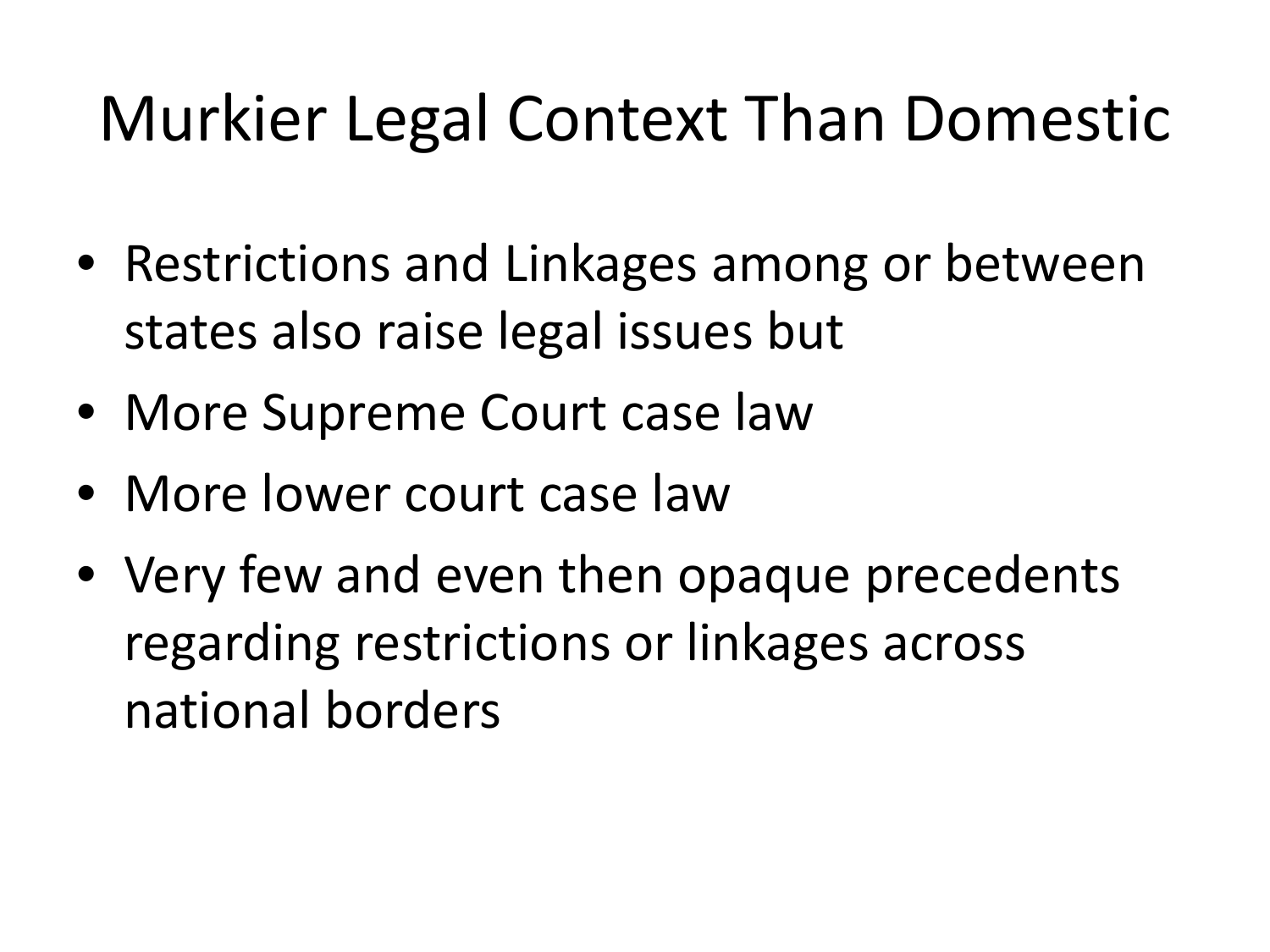## US legal context

- A number of doctrinal labels
- Conflict, Obstacle and Field Preemption
- Foreign Affairs Power Preemption
- Foreign Dormant Commerce Clause Preemption
- Compact Clause
- Dormant Commerce Clause Preemption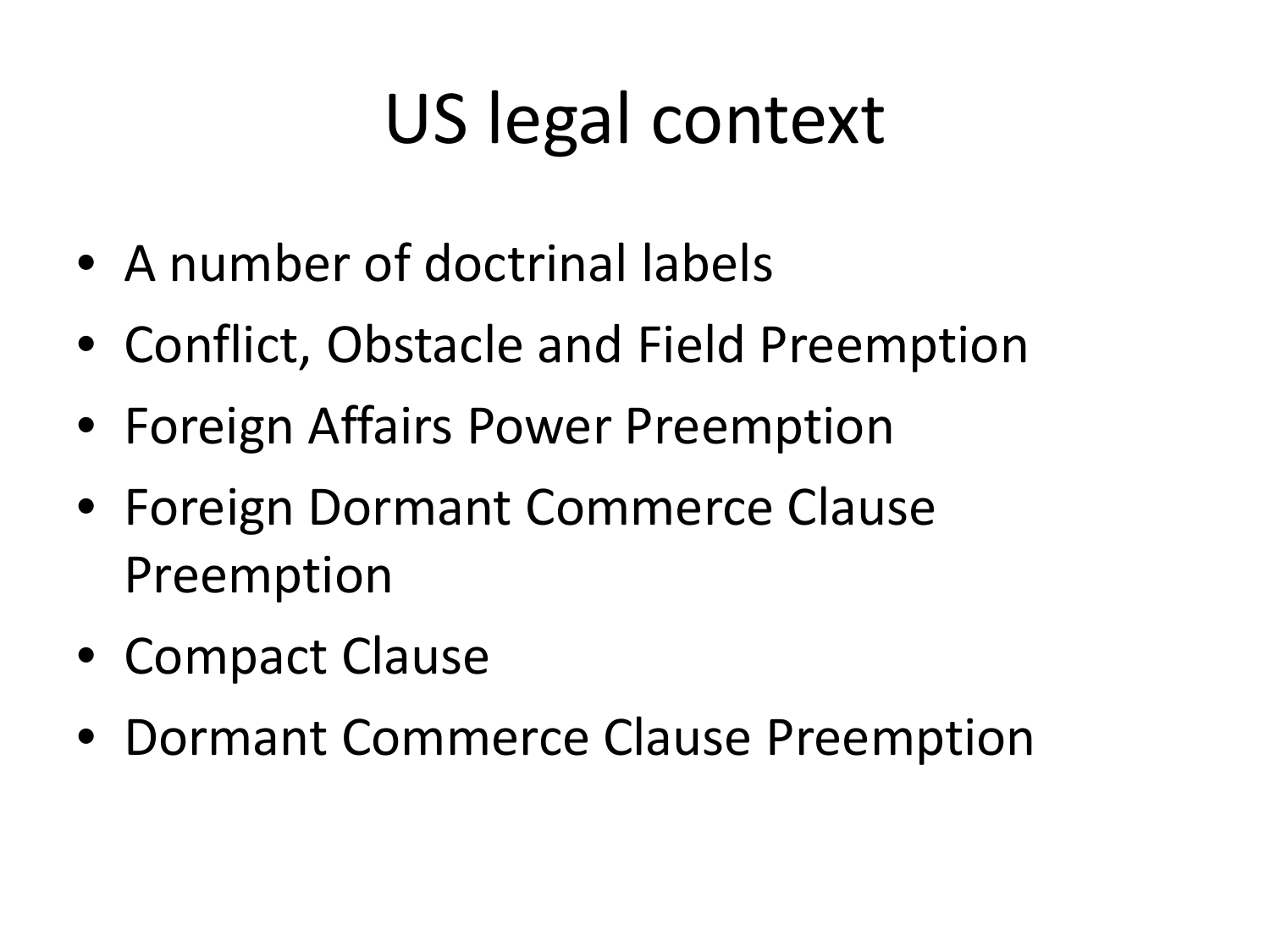### Quartet Of Major Supreme Court Cases

- None exactly on point
- Zschering (1968)
- Barclays Bank (1994)
- Crosby (2000)
- Garamendi (2003)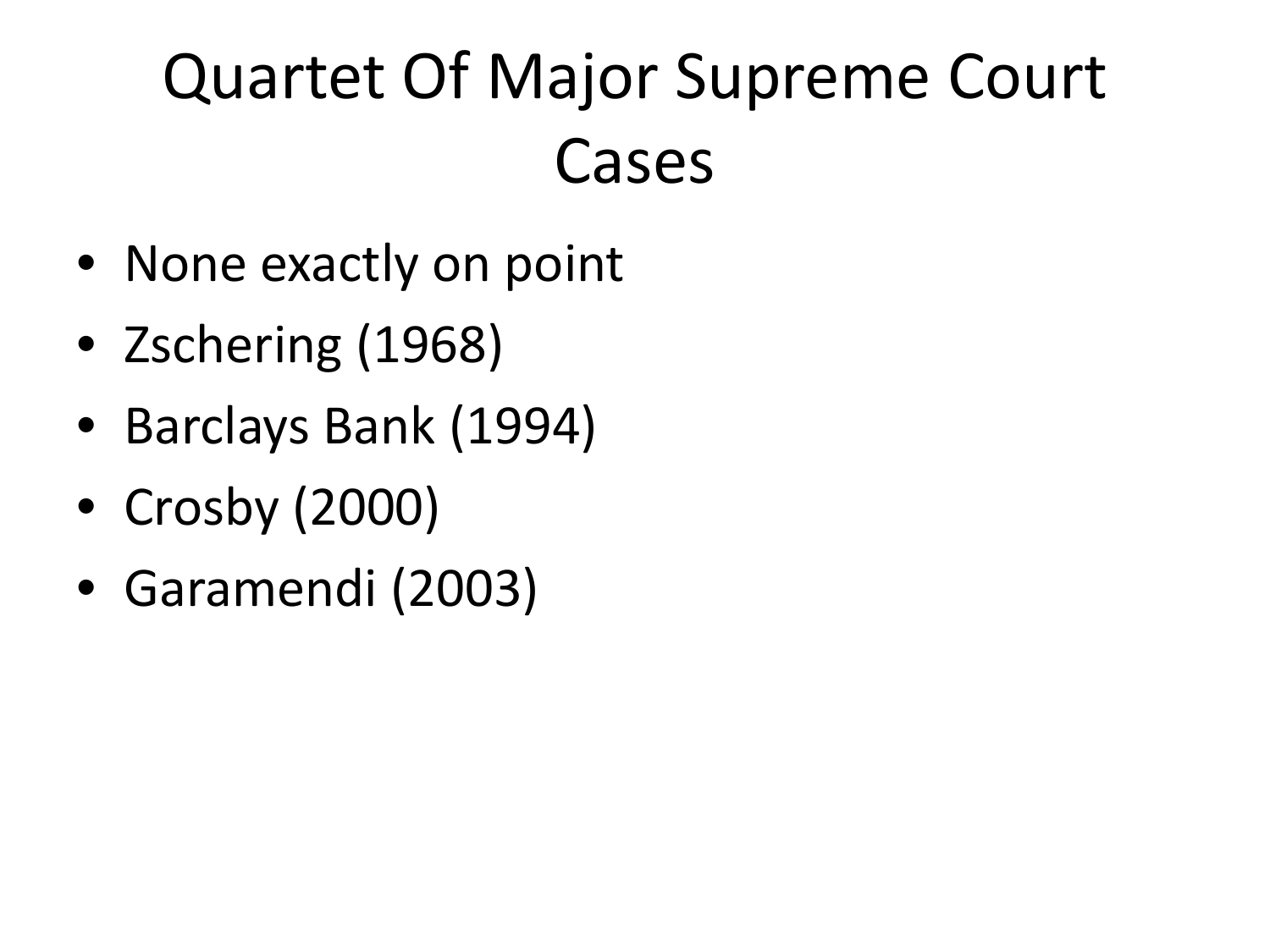## **Zschernig**

- Oregon statute
- Cold-war inspired
- Foreign resident could not inherit if foreign jurisdiction engages in confiscation of property
- Court found this an unwarranted state intrusion into foreign affairs
- "the freezing or thawing of the 'cold war' ... are matters for the federal government"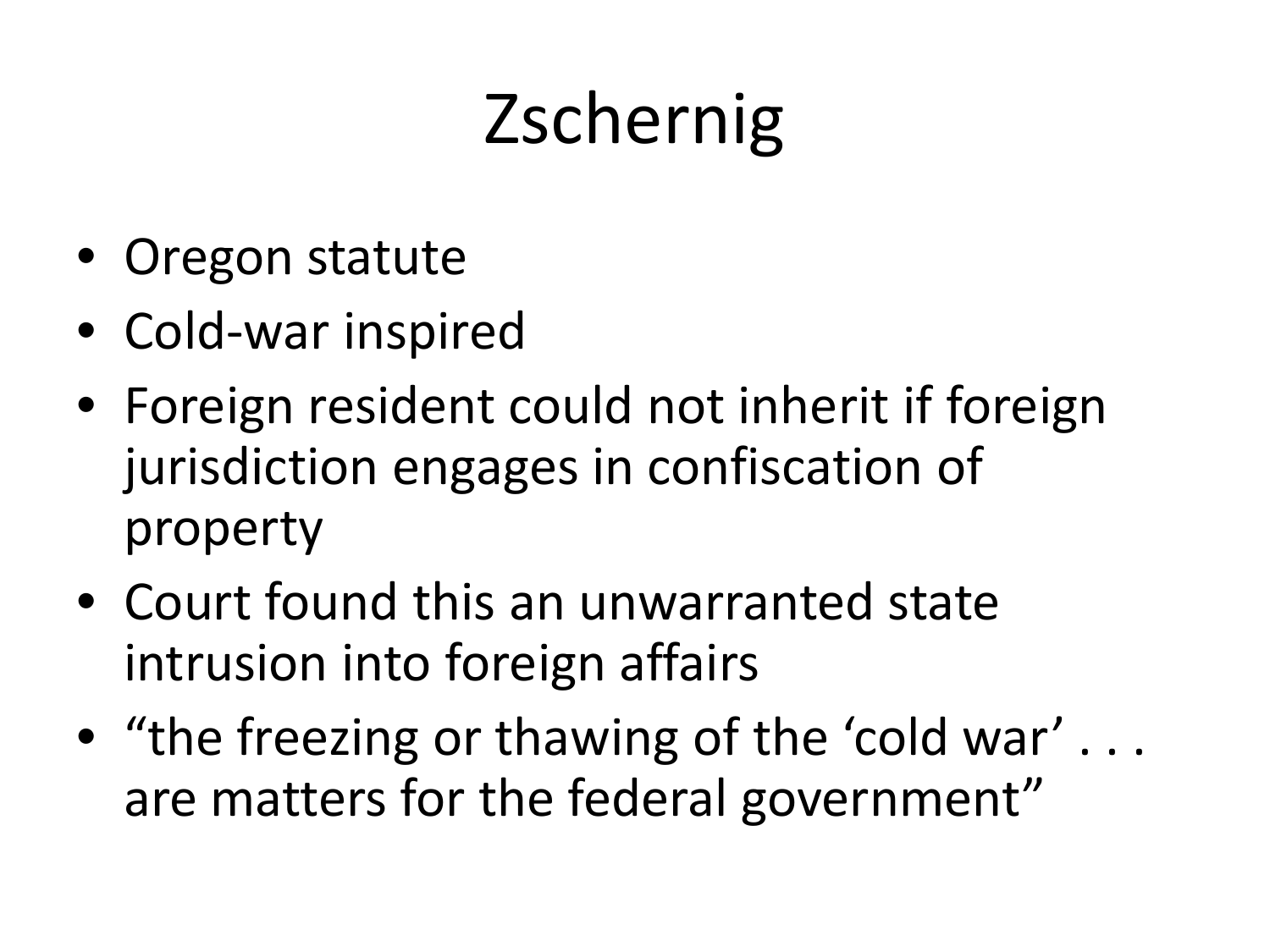## Crosby

- Court invalidates Massachusetts statute restricting state purchases from Burma/Myanmar
- Congress had given President flexible authority to impose sanctions, Mass statute preempted by federal law
- Statute impeded "President's power to speak and bargain effectively with other nations"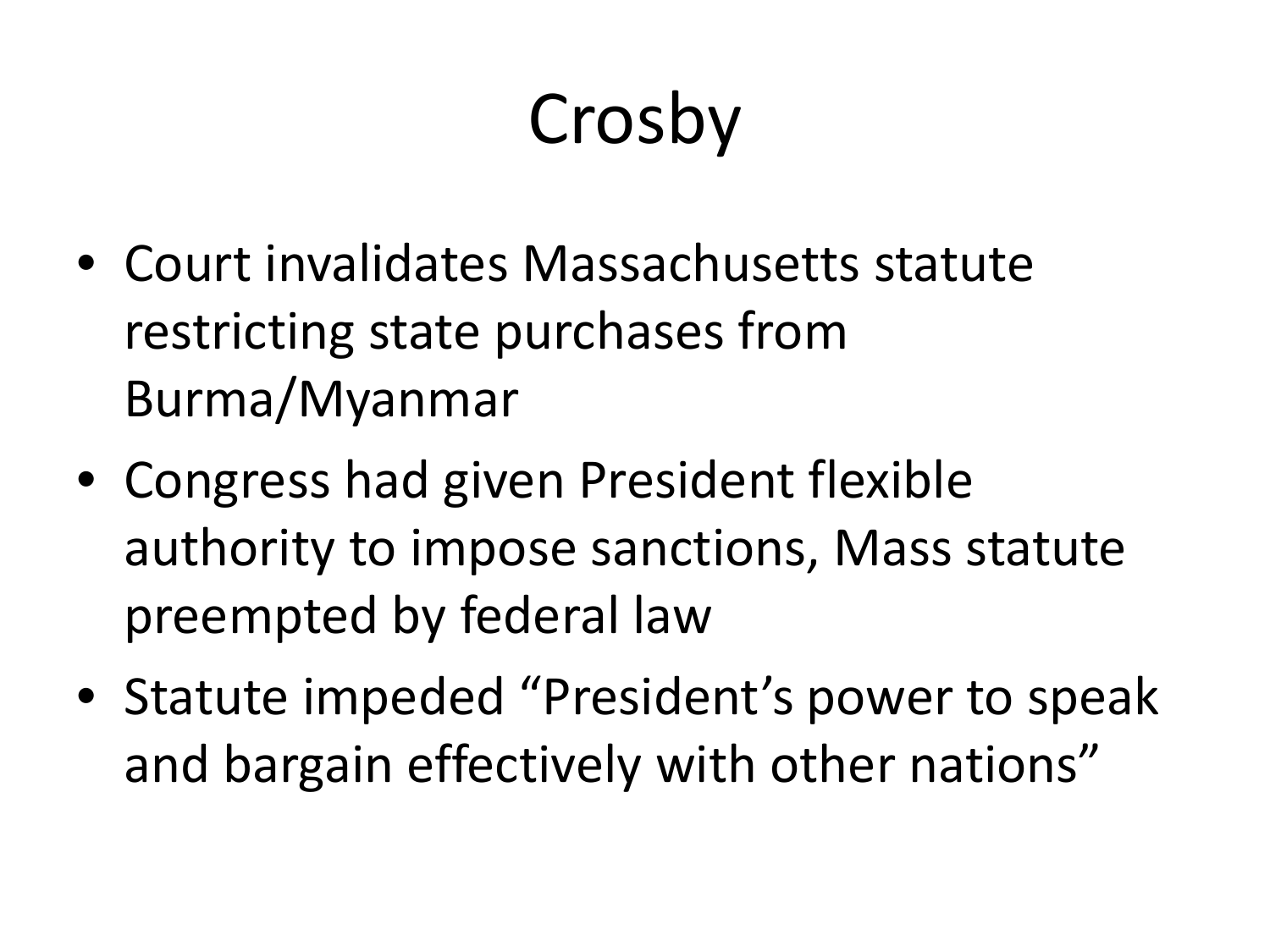## Barclays

- Court upholds California franchise tax based on worldwide reporting of business operations
- Does not detract from federal government ability to speak with one voice
- Relied heavily on fact Congress knew states were using this method and that foreign countries objected but Congress refused to act
- Brushes aside Executive Branch objectives to such state taxes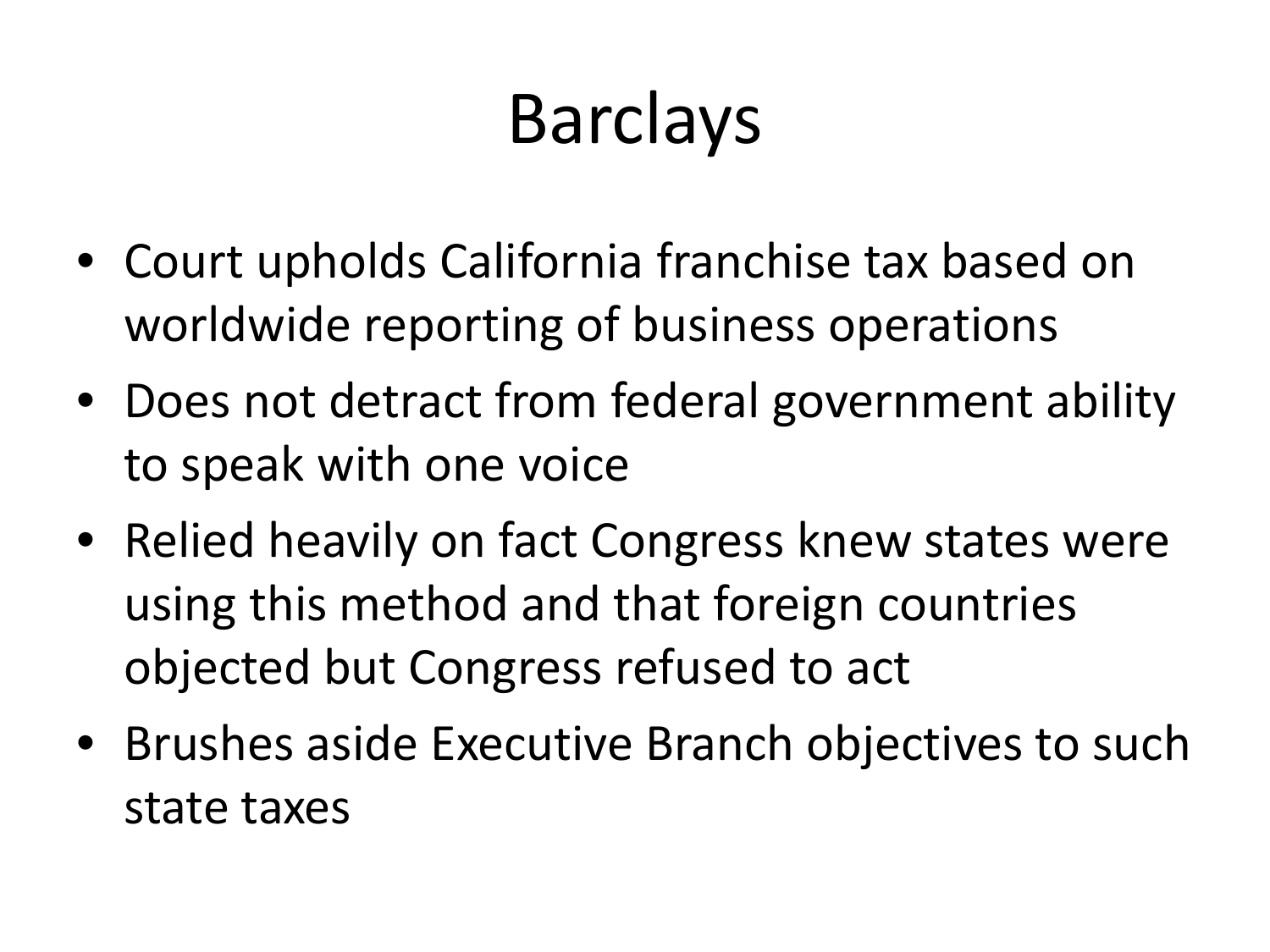### Garamendi

- California statute required insurers to disclose Holocaust-era policies and practices
- Conflicted with Executive agreements/policies addressing Holocaust issues and claims by US residents
- Citing Crosby, if the law is "enforceable the President has less to offer and less economic and diplomatic leverage as a consequence"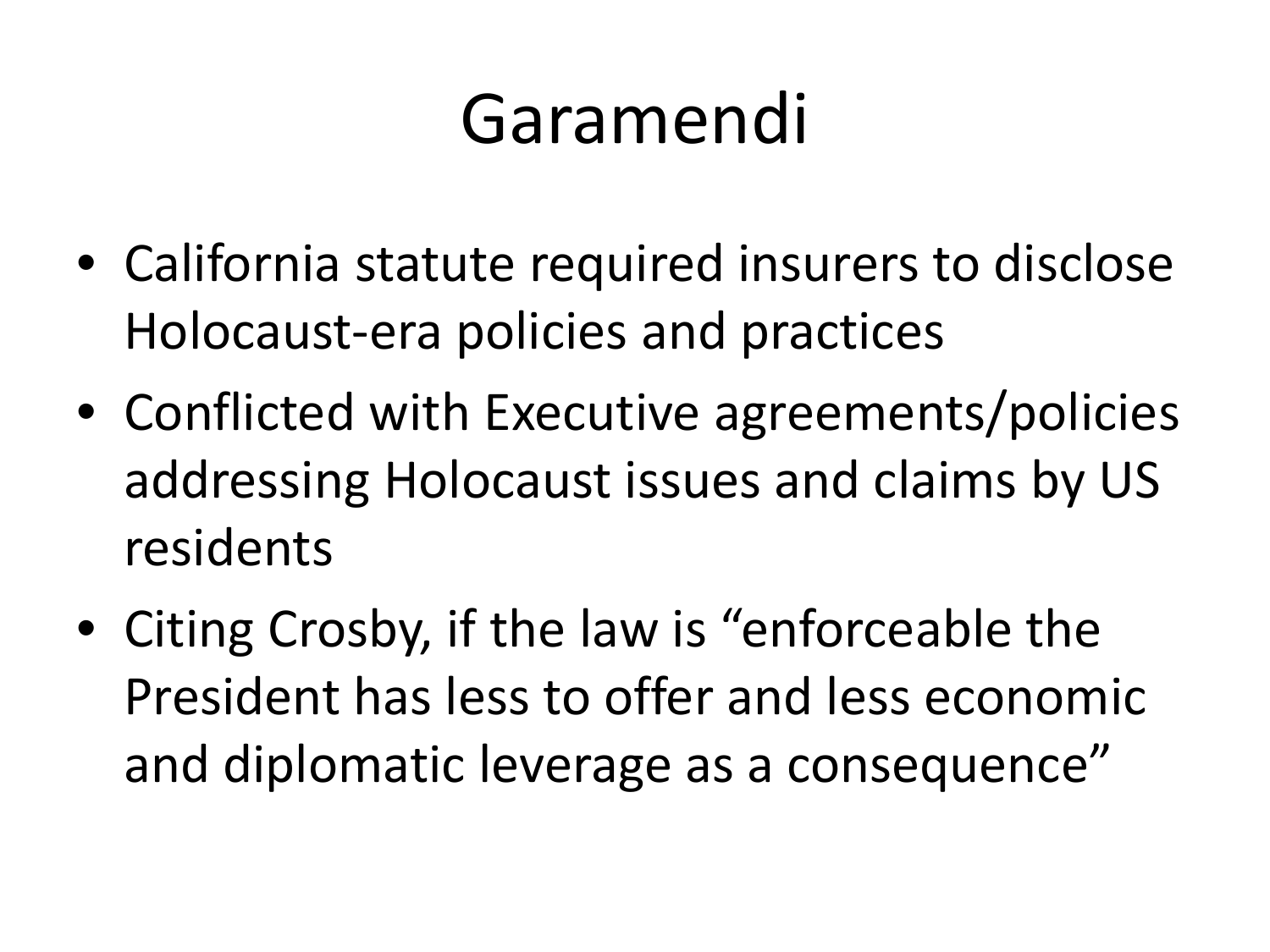## Sum Up

- States Judging/Criticizing Foreign Sovereigns
- State Impeding Ability Of Federal Government To Speak With One Voice Re Foreign Issues
- State Reducing Bargaining Power, Bargaining Chips, Strategic Option, and Leverage Of Executive In Negotiating With Other Countries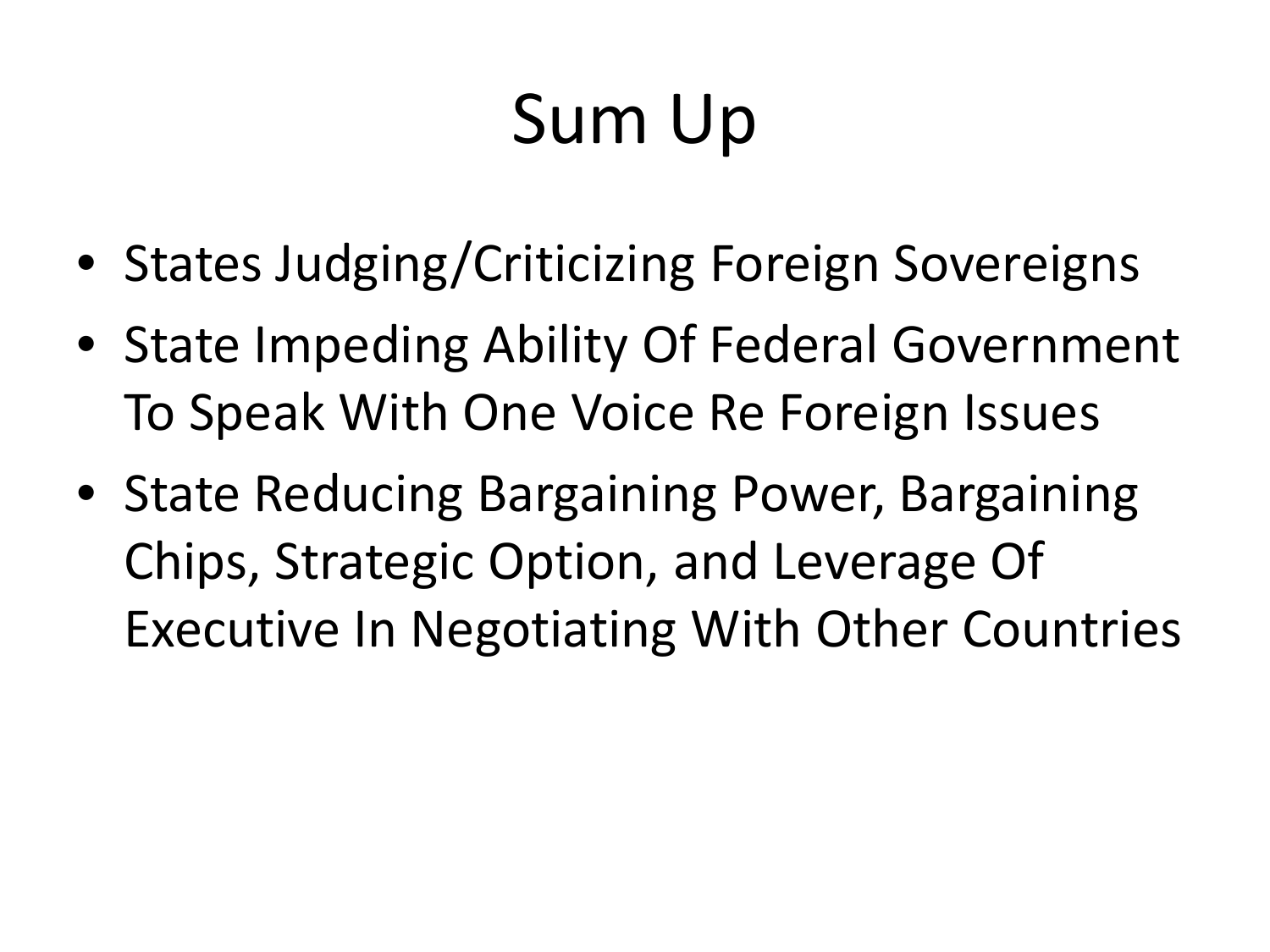### California-Quebec Linkage

- Does it detract from ability of federal government to speak with one voice on climate change?
- - arguably not so far, Executive (Obama administration) has supported California's efforts, but what if we saw a shift to a uniformly anti-cap and trade government, including Congress and Executive?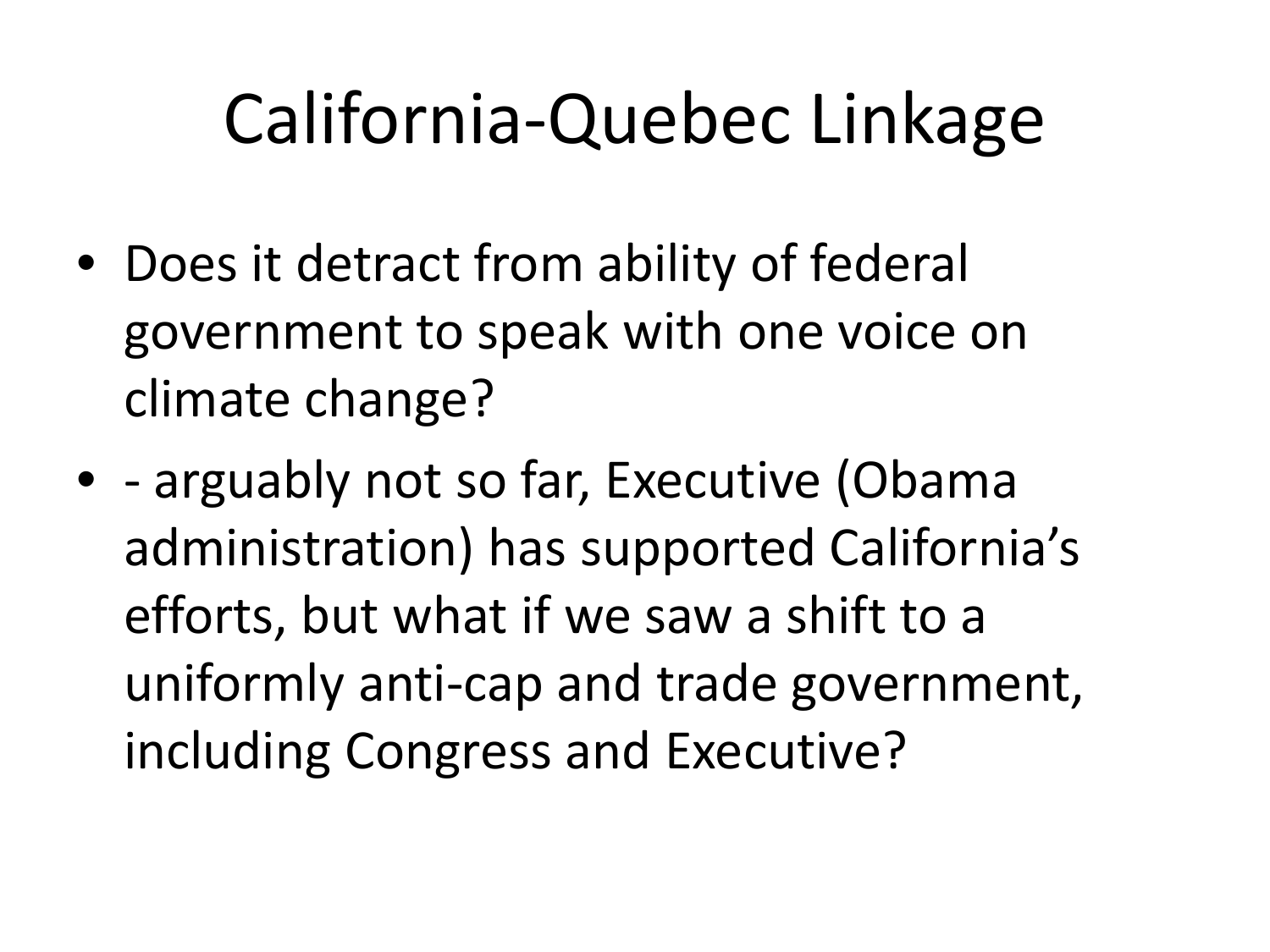## Quebec-California Linkage

- Limiting bargaining leverage of Executive re climate change?
- Not much international bargaining going on, so perhaps not
- And Quebec emissions are comparatively tiny so not much effect one way or another on shape of broad multilateral agreement
- But what if California were trying to link with EU?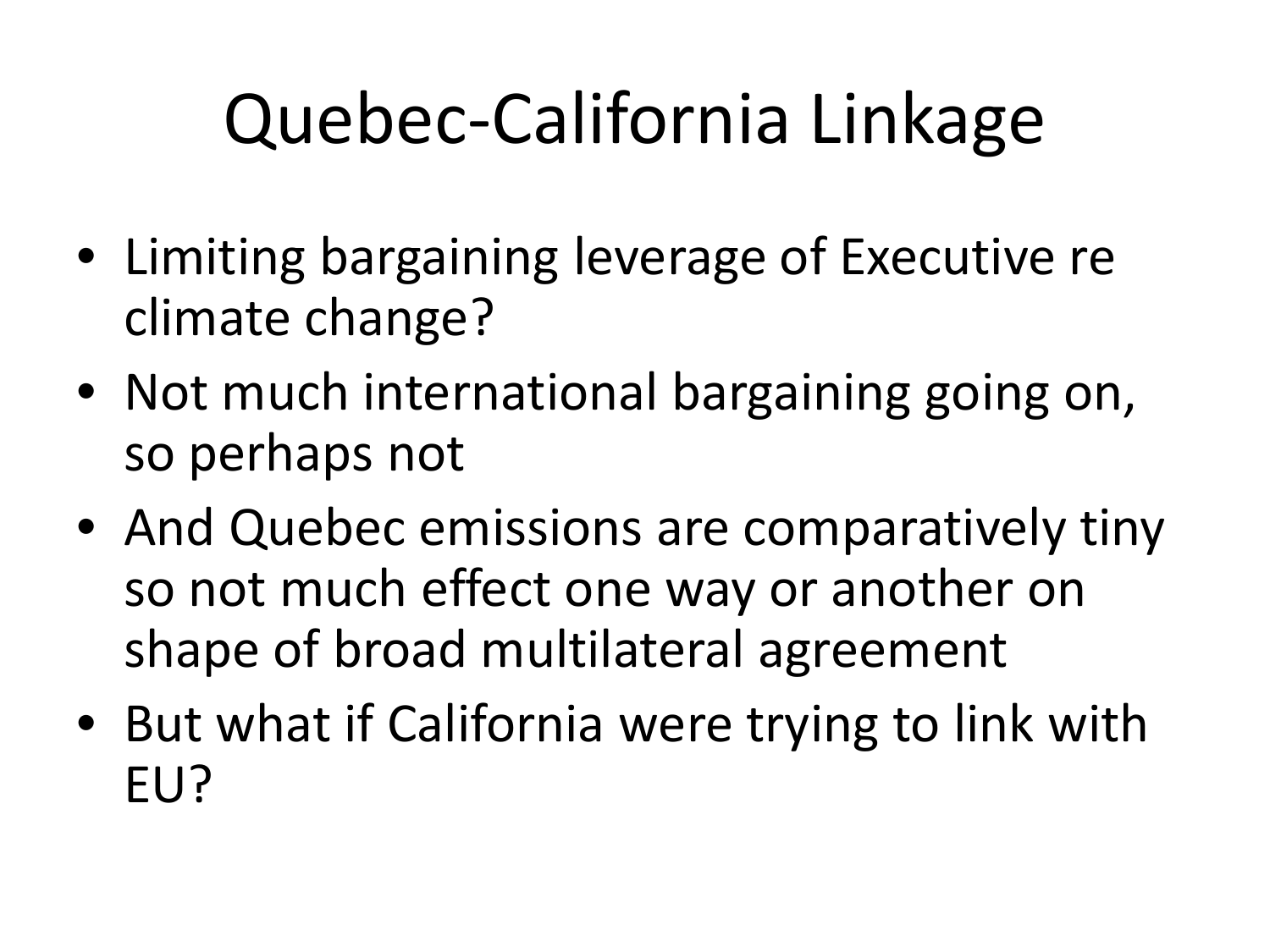## Quebec-California Linkage

- Sitting in judgment?
- On its face linkage does not do that, but if conflicts arise between California and Quebec, that could be a realistic scenario
- What conflicts?
- Conflict over differential levels of transparency/enforcement
- Conflicts over nature and integrity of offsets that are allowed (some already)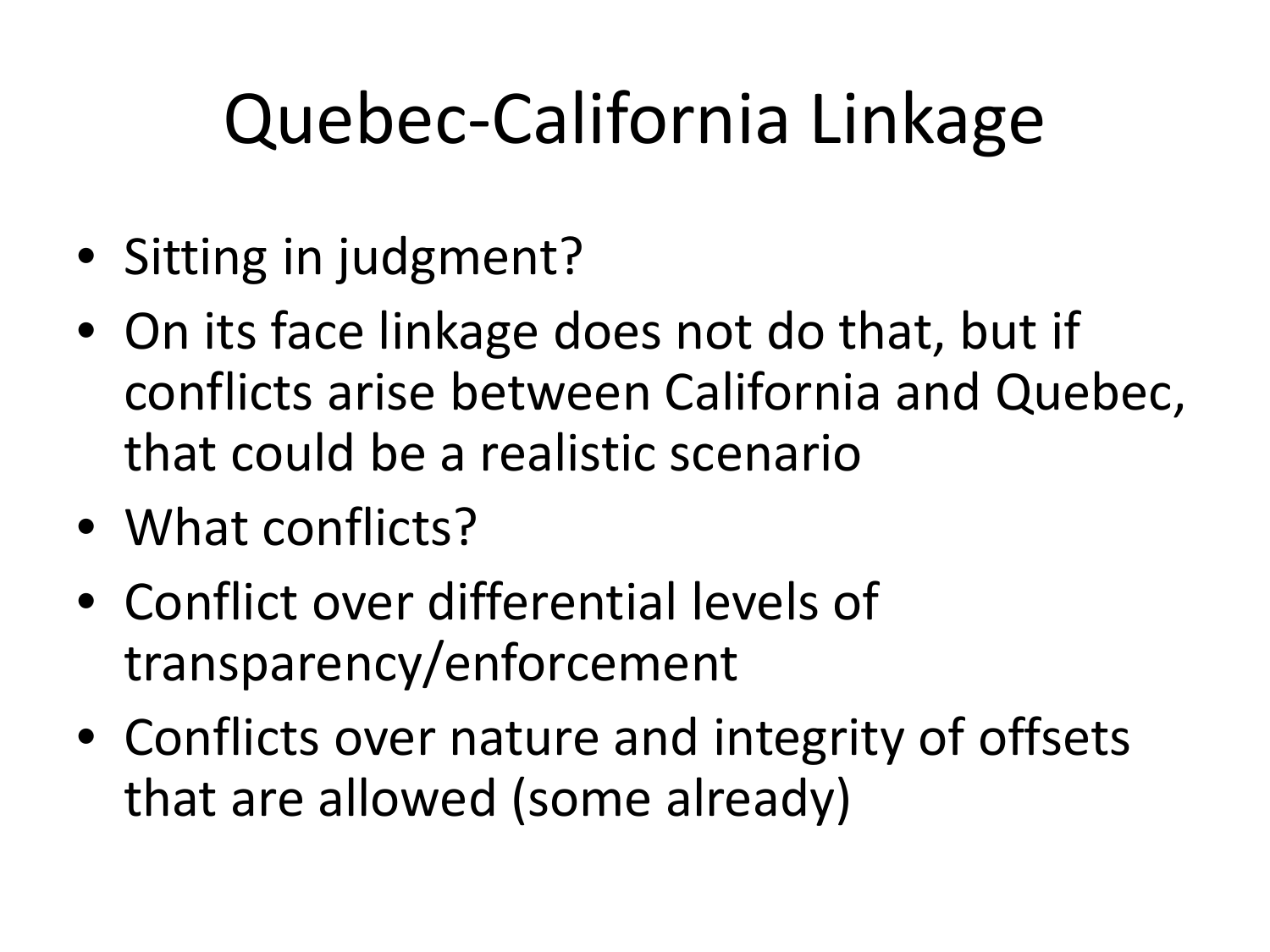#### For example

- Quebec is more restrictive in offsets in some ways (excludes forest sinks) but seems less restrictive in other ways, has pushed back against stringency of California rules
- What if California companies acquire offsets in Quebec that California thinks are bogus, could that lead to California sitting in judgment on Quebec – or vice versa?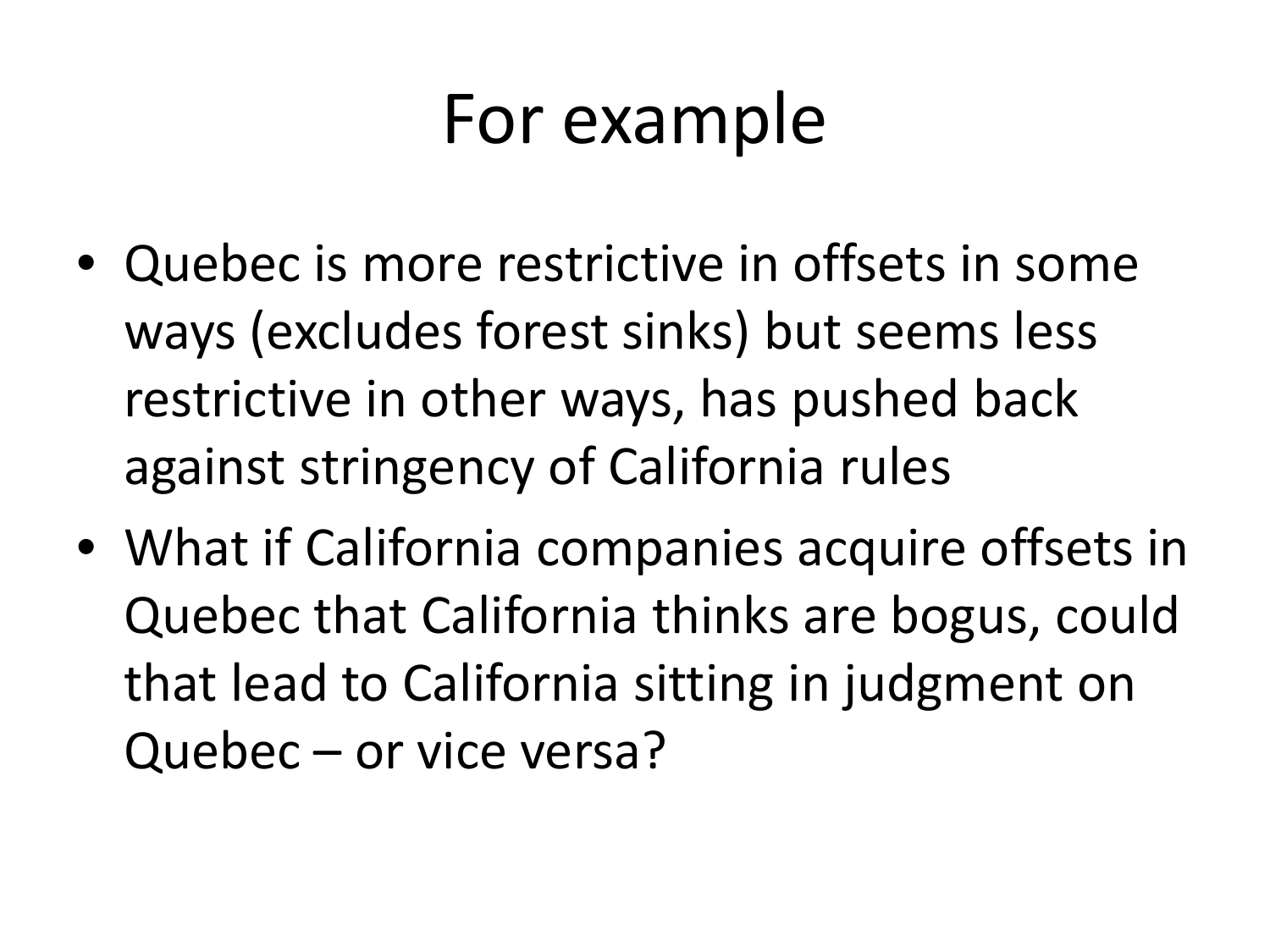## Political And Economic Change

- Politics underlying cap and trade can change, with or without economic changes
- What if California has slow growth and electricity price pressure, wants to loosen cap and trade, wants to reduce any upward credit price pressure from Quebec buyers?
- EU ETS Phase I and II experience highlight possibility for conflict among trading/linked partners
- Harmonization through WCI depends on political and economic conditions